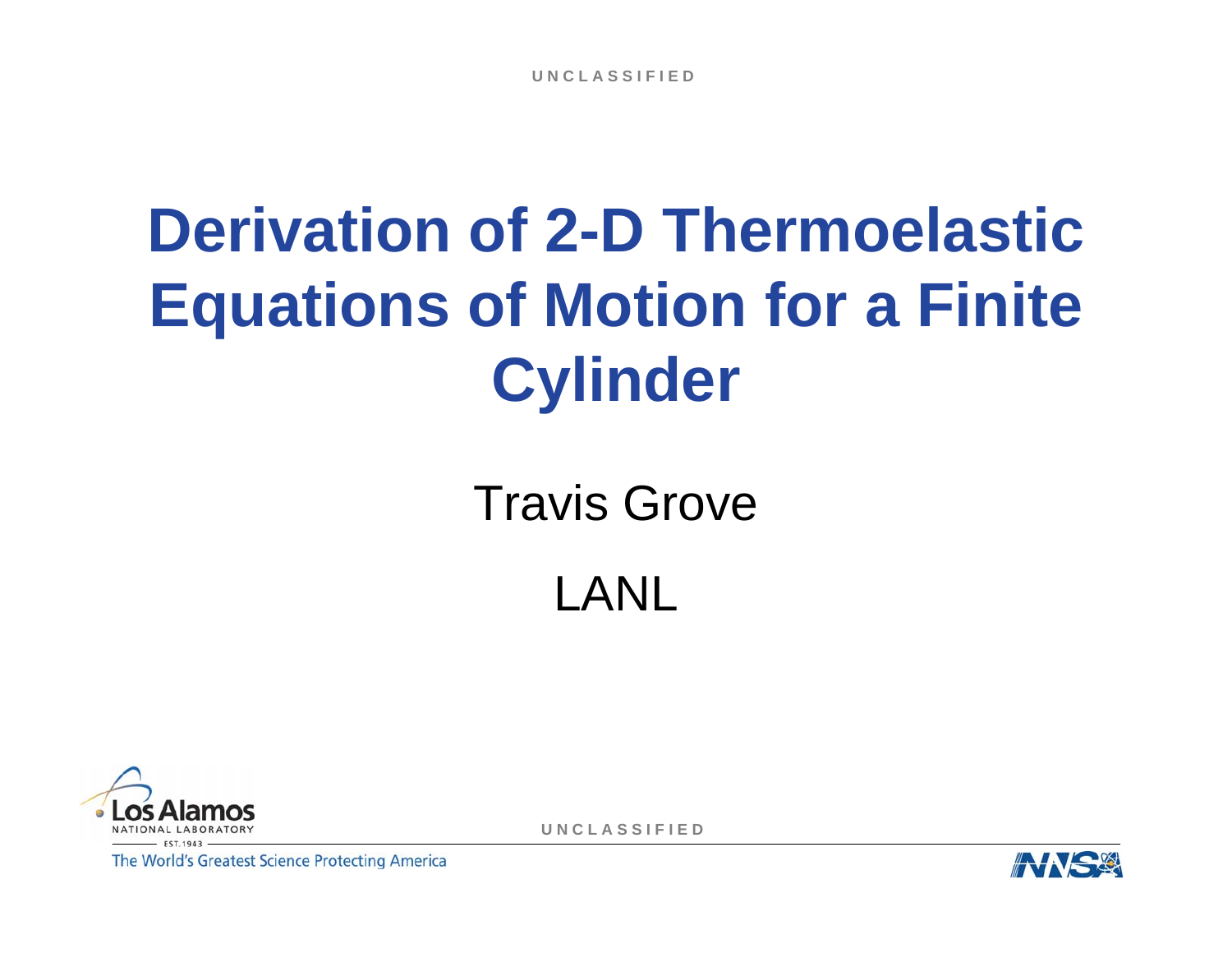#### **Outline**

- •Previous work by Wimett
- $\bullet$ Current Work
- $\bullet$ Results and Graphs
- Future Work



**U N C L A S S I F I E D**

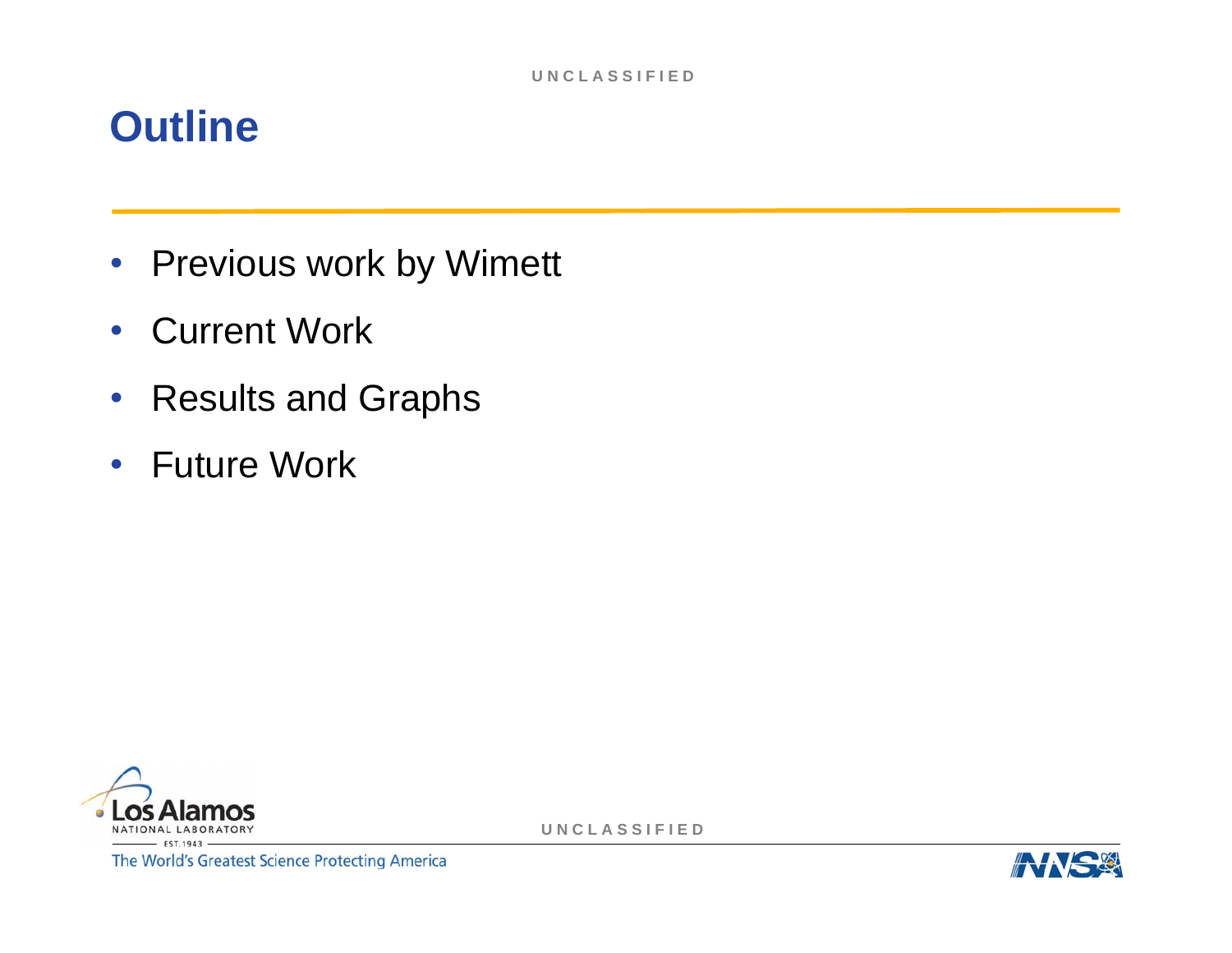### **Why Do We Care?**

- • Thermoelastic equations can give accurate results when modeling material movement from forces due to temperature changes
	- Stresses, strains, displacements can be found
	- $-$  Applicable to criticality accident analysis
- $\bullet$  Difficulties arise from modeling complicated geometries
	- "Easiest" is 1-D spherical geometry
	- "Second easiest" is simple 2-D cylindrical geometry
		- Godiva IV, SPR II can provide good experimental data to test against



**U N C L A S S I F I E D**

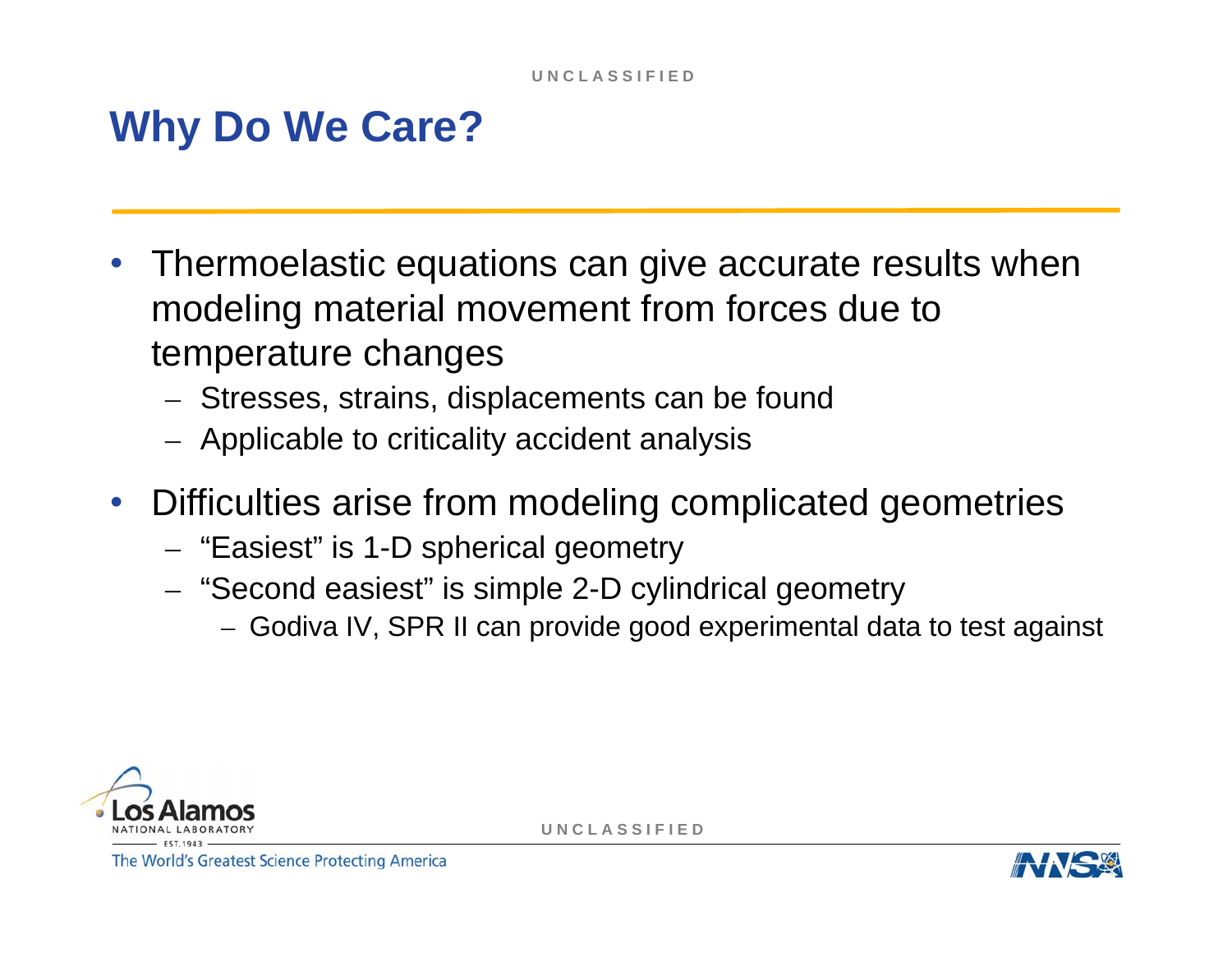### **Previous Work**

- • Wimett (1992) modeled the radial direction only, using approximations for the axial direction
	- Disk Approximation
	- Cylinder Approximation
	- Analytical solutions were found and compared to SPR II data
- $\bullet$  Myers, et all (1995) developed original MRKJ, using a coupled neutronic-hydrodynamic method
- $\bullet$  MRKJ was modified to use coupled neutronicthermoelastic method
	- Spherical geometry only



**U N C L A S S I F I E D**

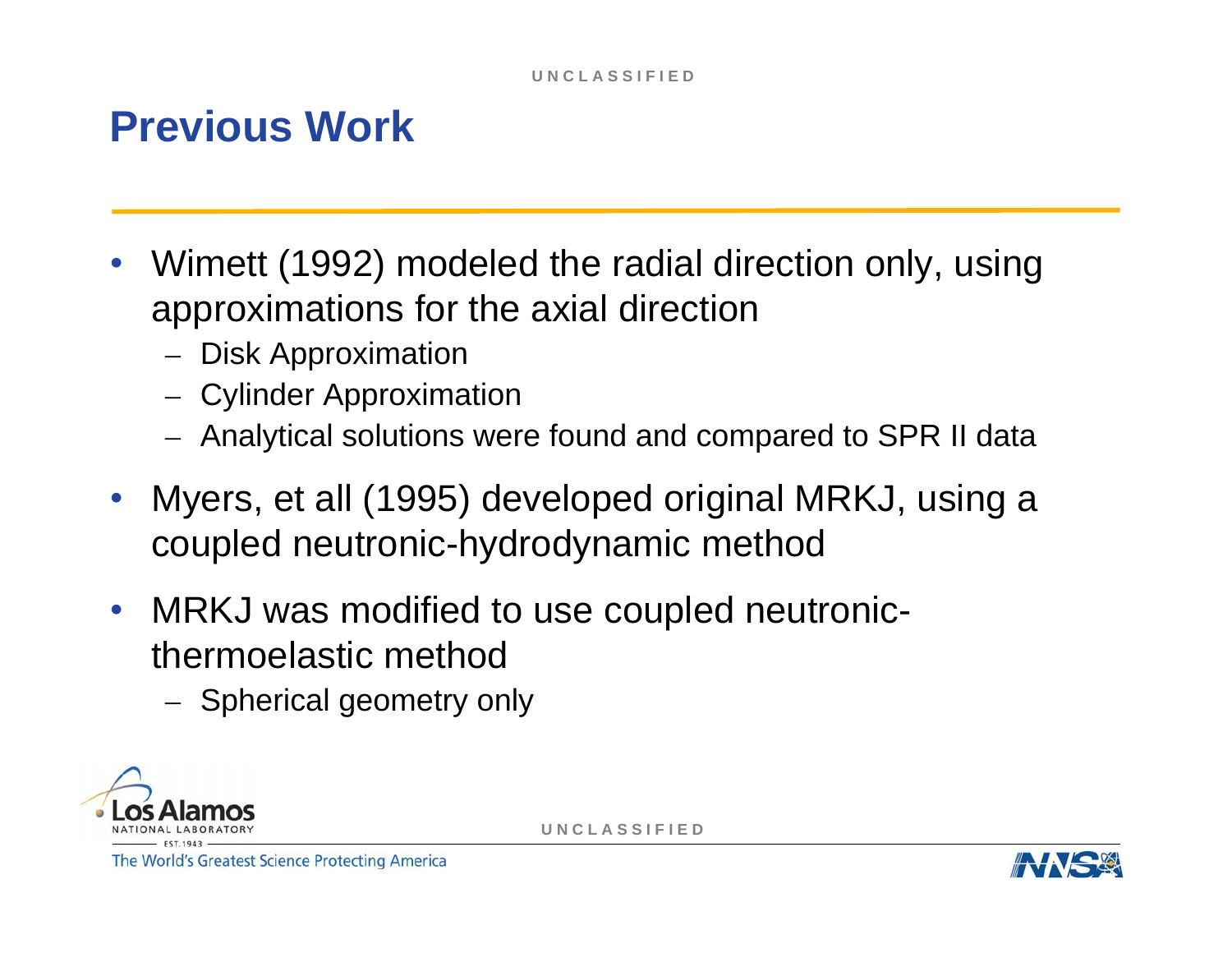### **Current Work**

- • Goal: Apply the neutronic-thermoelastic method to a 2-D cylindrical system
	- Derive the thermoelastic equations in 2-D cylindrical geometry
	- –Test equations for simple problems
	- –Implement new model into neutronic-thermoelastic code
	- Compare results to experimental data
- • First two have been completed, currently working on part 3



**U N C L A S S I F I E D**

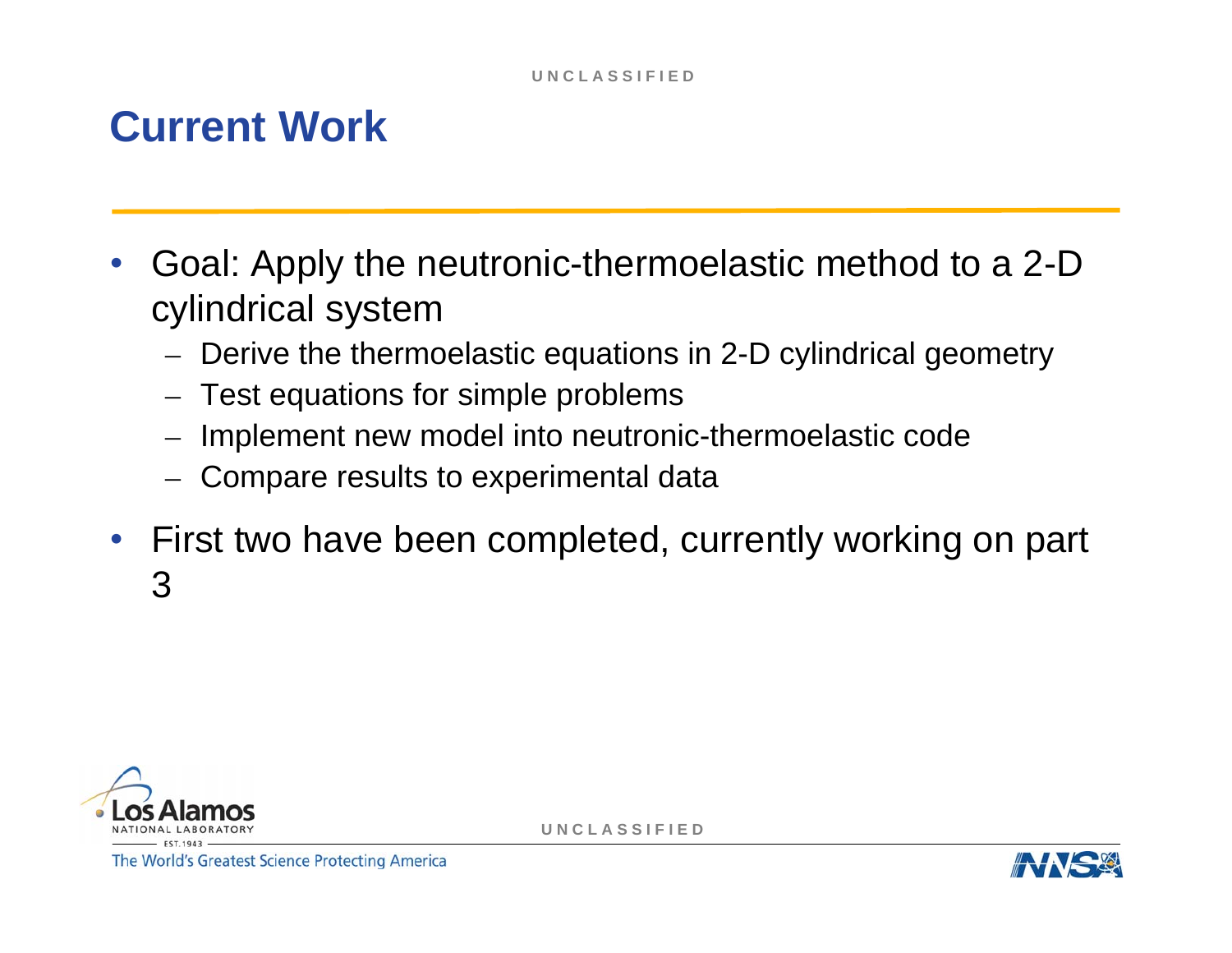#### **Derivation**

- $\bullet$  Start from three sets of equations:
	- Stress-Strain Relations
	- $-$  Equations of Motion in Cylindrical Geometry
	- Strain-Displacement Relations in Cylindrical Geometry
- $\bullet$  Concerned with r,z directions, so set derivatives with respect to theta equal to zero and theta displacements equal to zero
- $\bullet$ Combine equations for final equation



**U N C L A S S I F I E D**

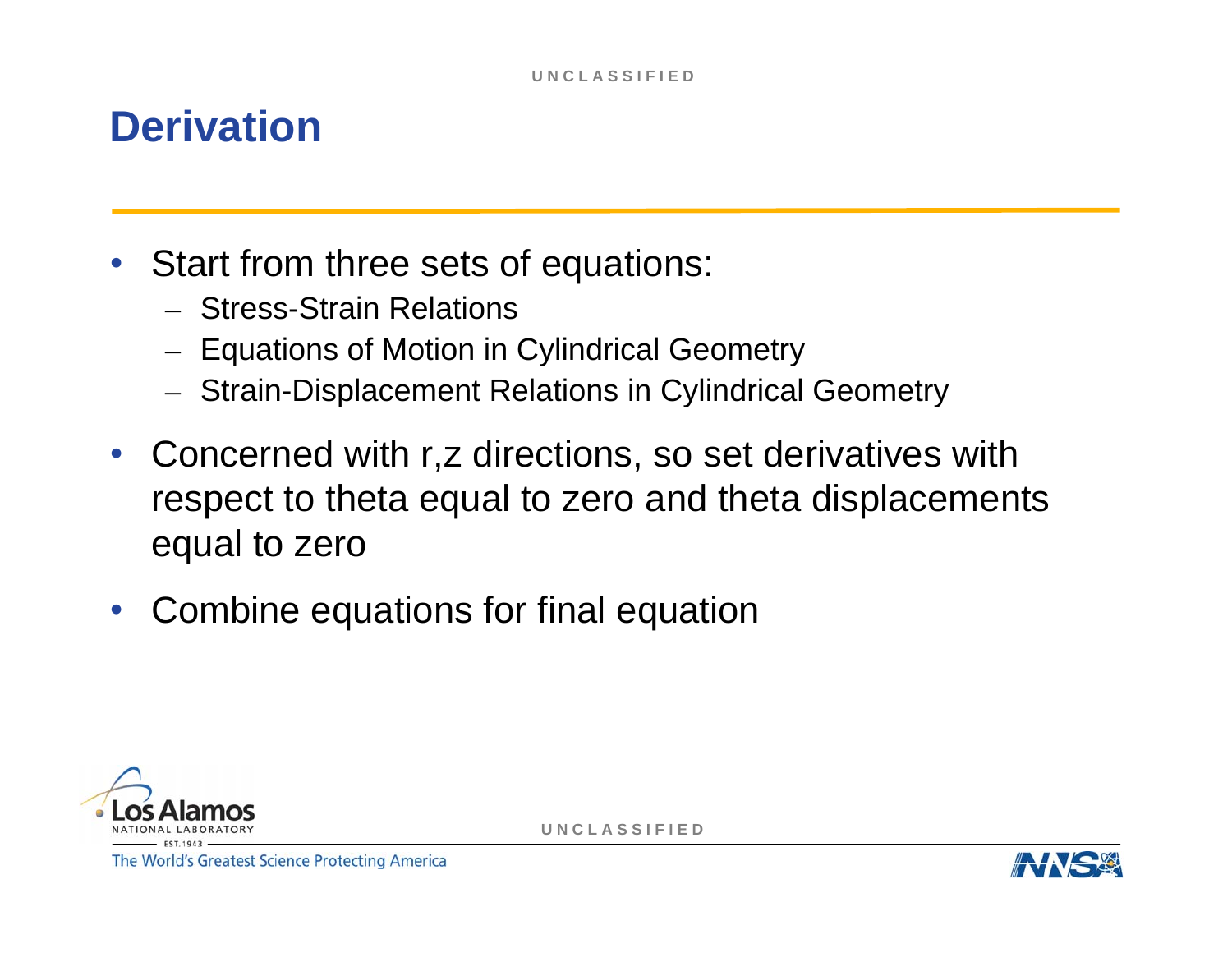#### **Derivation: Stress-Strain Relations**

$$
\varepsilon_{rr} = \frac{1}{E} \left[ \sigma_{rr} - \nu (\sigma_{\theta\theta} + \sigma_{zz}) \right] + \alpha \Delta T
$$
  
\n
$$
\varepsilon_{\theta\theta} = \frac{1}{E} \left[ \sigma_{\theta\theta} - \nu (\sigma_{rr} + \sigma_{zz}) \right] + \alpha \Delta T
$$
  
\n
$$
\varepsilon_{zz} = \frac{1}{E} \left[ \sigma_{zz} - \nu (\sigma_{rr} + \sigma_{\theta\theta}) \right] + \alpha \Delta T
$$
  
\n
$$
\sigma_{r\theta} = 0
$$
  
\n
$$
\sigma_{z\theta} = 0
$$
  
\n
$$
\varepsilon_{zr} = \frac{1}{2G} \sigma_{zr}
$$



**U N C L A S S I F I E D**

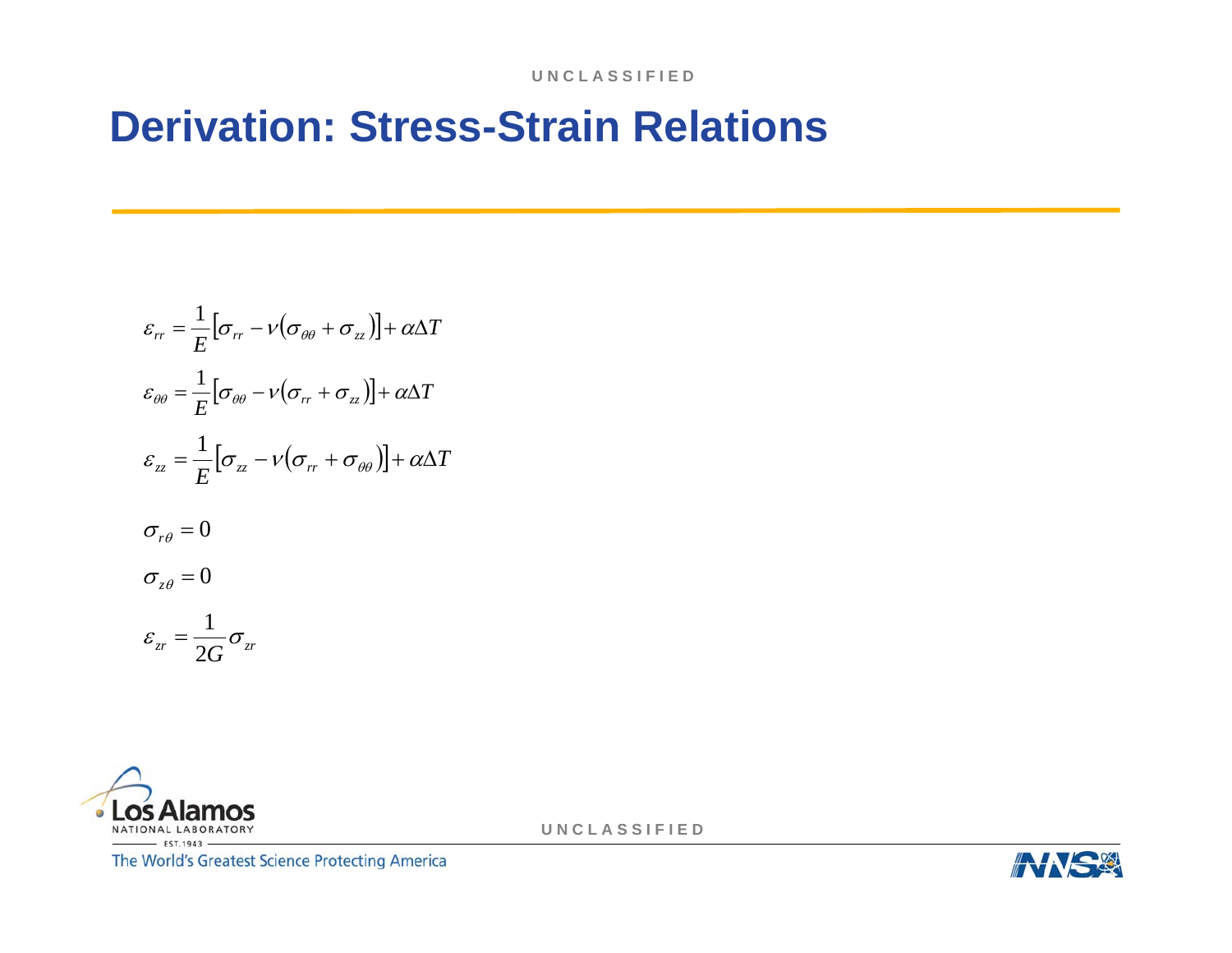#### **Derivation: Equations of Motion**

$$
\frac{\partial \sigma_{rr}}{\partial r} + \frac{\partial \sigma_{rz}}{\partial z} + \frac{\sigma_{rr} - \sigma_{\theta\theta}}{r} = \rho \frac{\partial^2 u}{\partial t^2}
$$

$$
\frac{\partial \sigma_{rz}}{\partial r} + \frac{\partial \sigma_{zz}}{\partial z} + \frac{\sigma_{rz}}{r} = \rho \frac{\partial^2 w}{\partial t^2}
$$



**U N C L A S S I F I E D**

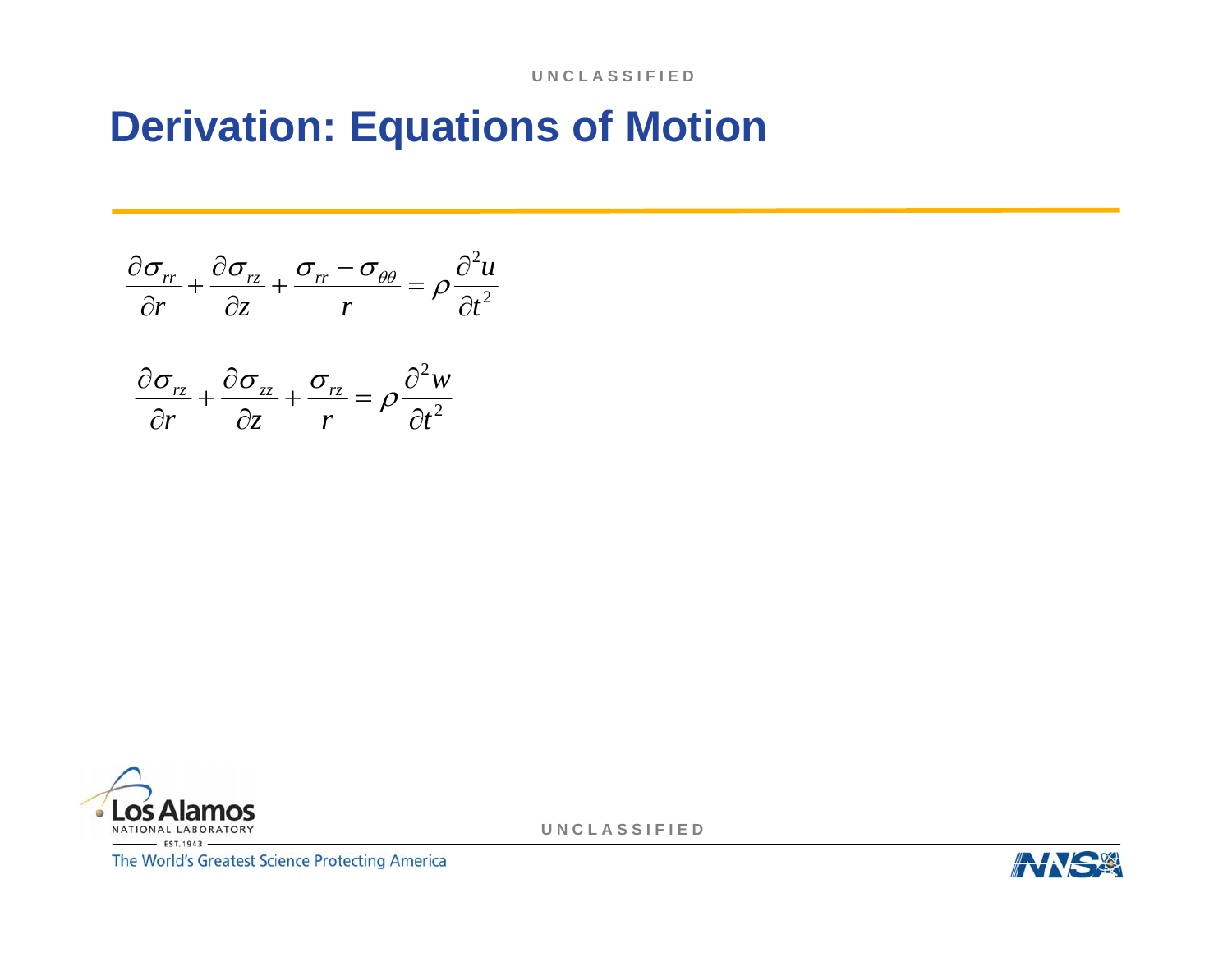#### **Derivation: Strain-Displacement Relations**

$$
\varepsilon_{rr} = \frac{\partial u}{\partial r}
$$
  
\n
$$
\varepsilon_{\theta\theta} = \frac{u}{r}
$$
  
\n
$$
\varepsilon_{zz} = \frac{\partial w}{\partial z}
$$
  
\n
$$
\varepsilon_{r\theta} = 0
$$
  
\n
$$
\varepsilon_{rz} = \frac{1}{2} \left( \frac{\partial u}{\partial z} + \frac{\partial w}{\partial r} \right)
$$
  
\n
$$
\varepsilon_{z\theta} = 0
$$



**U N C L A S S I F I E D**

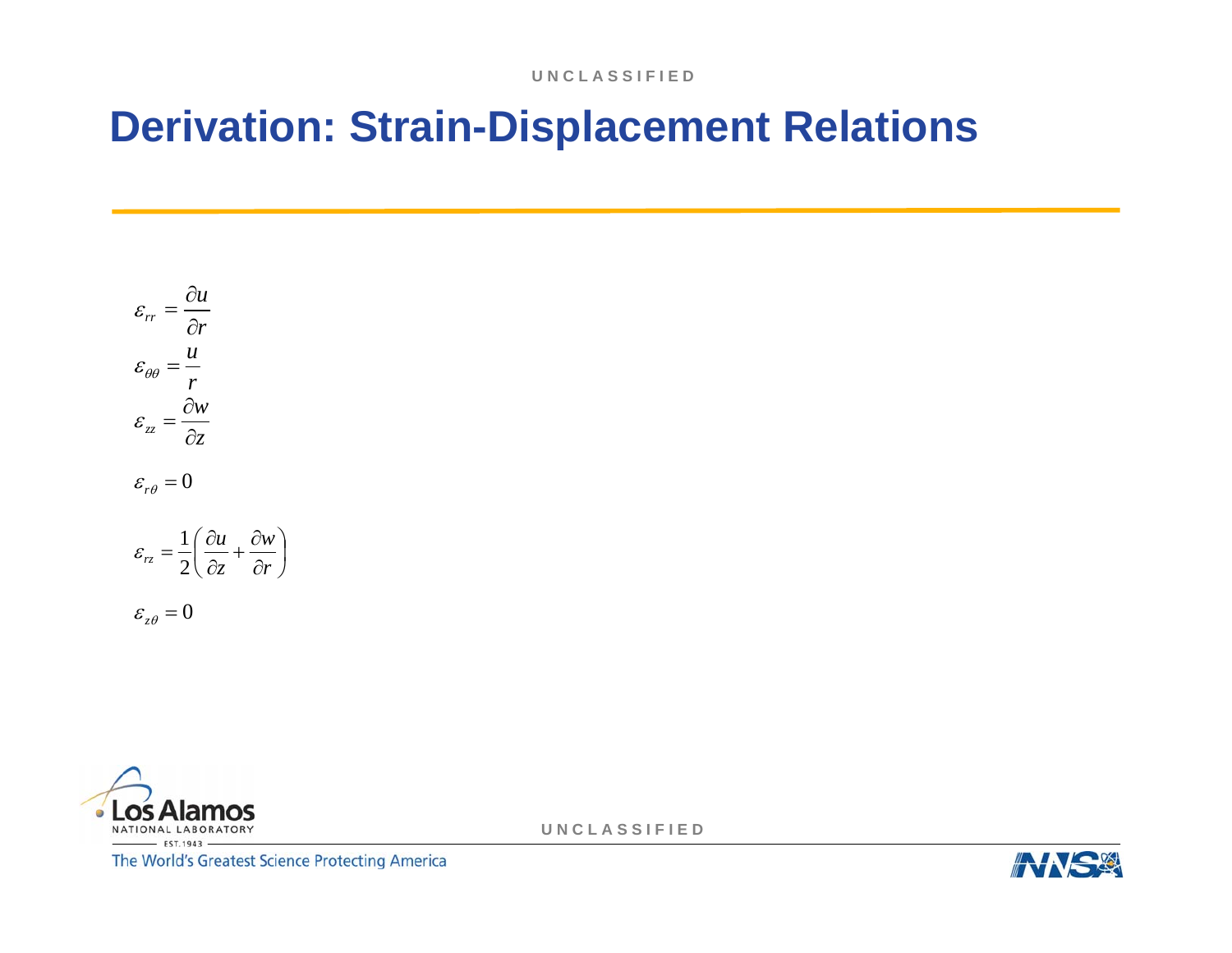#### **Derivation: Final Equations**

$$
\rho \frac{\partial^2 u}{\partial t^2} = \frac{E(\nu - 1)}{(2\nu - 1)(\nu + 1)} \left[ \frac{\partial^2 u}{\partial r^2} + \frac{1}{r} \frac{\partial u}{\partial r} - \frac{u}{r^2} \right] + \frac{E}{2(1+\nu)} \frac{\partial^2 u}{\partial z^2} - \frac{E}{2(2\nu - 1)(\nu + 1)} \frac{\partial^2 w}{\partial z \partial r} + \frac{E}{2\nu - 1} \alpha \frac{\partial \Delta T}{\partial r}
$$

$$
\rho \frac{\partial^2 w}{\partial t^2} = \frac{E(\nu-1)}{(2\nu-1)(\nu+1)} \frac{\partial^2 w}{\partial z^2} + \frac{E}{2(1+\nu)} \left[ \frac{\partial^2 w}{\partial r^2} + \frac{1}{r} \frac{\partial w}{\partial r} \right] - \frac{E}{2(2\nu-1)(\nu+1)} \left[ \frac{\partial^2 u}{\partial z \partial r} + \frac{1}{r} \frac{\partial u}{\partial z} \right] + \frac{E}{2\nu-1} \alpha \frac{\partial \Delta T}{\partial z}
$$



**U N C L A S S I F I E D**

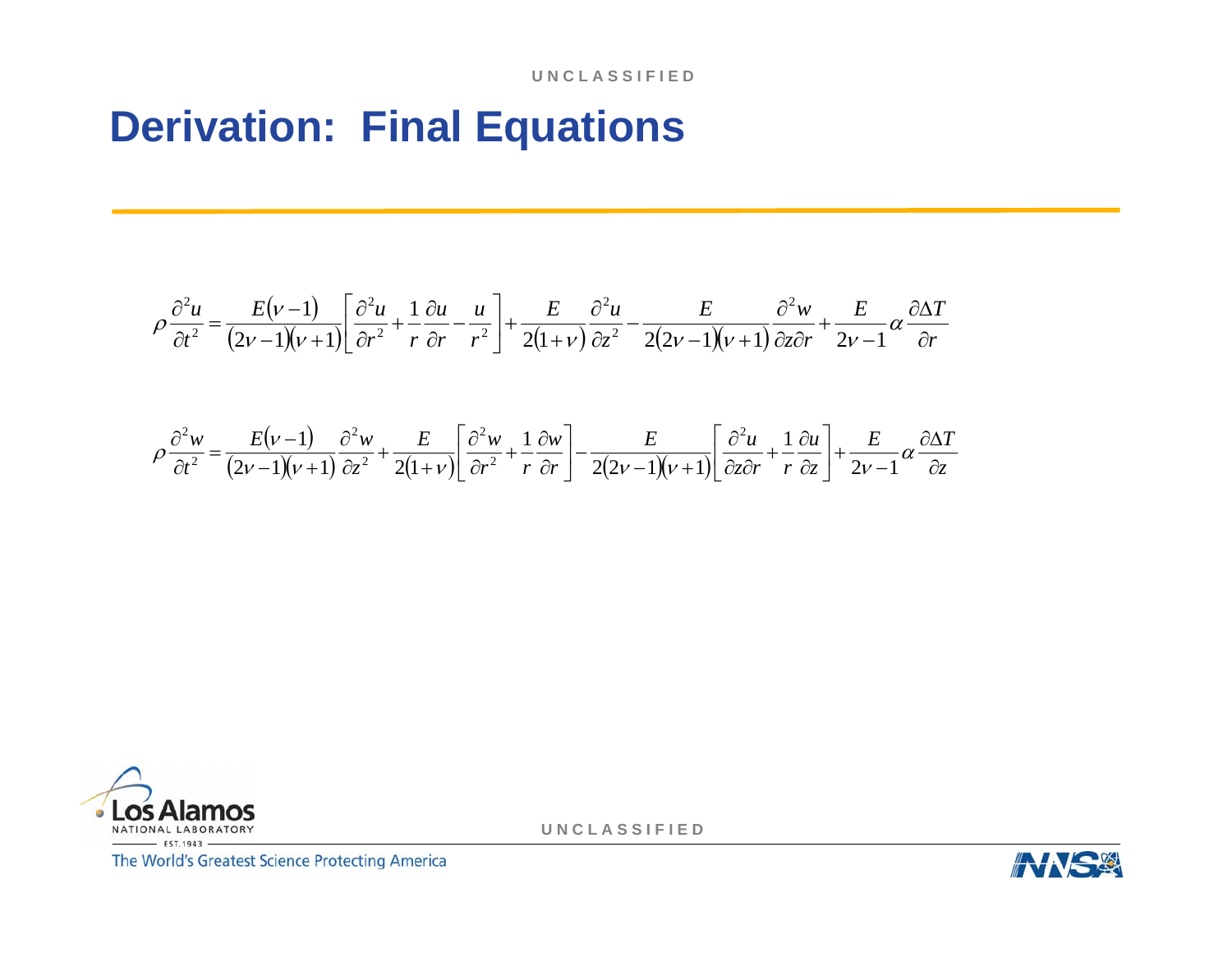### **Derivation: Boundary and Initial Conditions**

 $\bullet$  Left Boundary Conditions:  $u(r = 0) = 0$ 

$$
w(z = 0) = 0
$$
  
\n
$$
\frac{\partial u(z = 0)}{\partial z} = 0
$$
  
\n
$$
\frac{\partial w(r = 0)}{\partial r} = 0
$$
  
\n
$$
\frac{\partial w(r = 0)}{\partial r} = 0
$$
  
\n
$$
\frac{\partial w(r = 0)}{\partial r} = 0
$$
  
\n
$$
\sigma_{rz}(r = R_i) = 0
$$

 $\bullet$ Outer Boundary Conditions (zero stress condition):

$$
\sigma_{rr}(r = R) = 0
$$
  
\n
$$
\sigma_{zz}(z = H) = 0
$$
  
\n
$$
\sigma_{rz}(r = R) = 0
$$

 $\sigma_{\nu}(z = H) = 0$ 

#### $\bullet$  Initial Conditions (at rest):  $\frac{(t=0)}{\partial t}=0$  $\partial u(t=$ *tu*

*t*

∂

*t*

∂w(t =

 $\frac{(t=0)}{0} = 0$ 

 $u(t = 0) = 0$  $w(t = 0) = 0$ 



**U N C L A S S I F I E D**

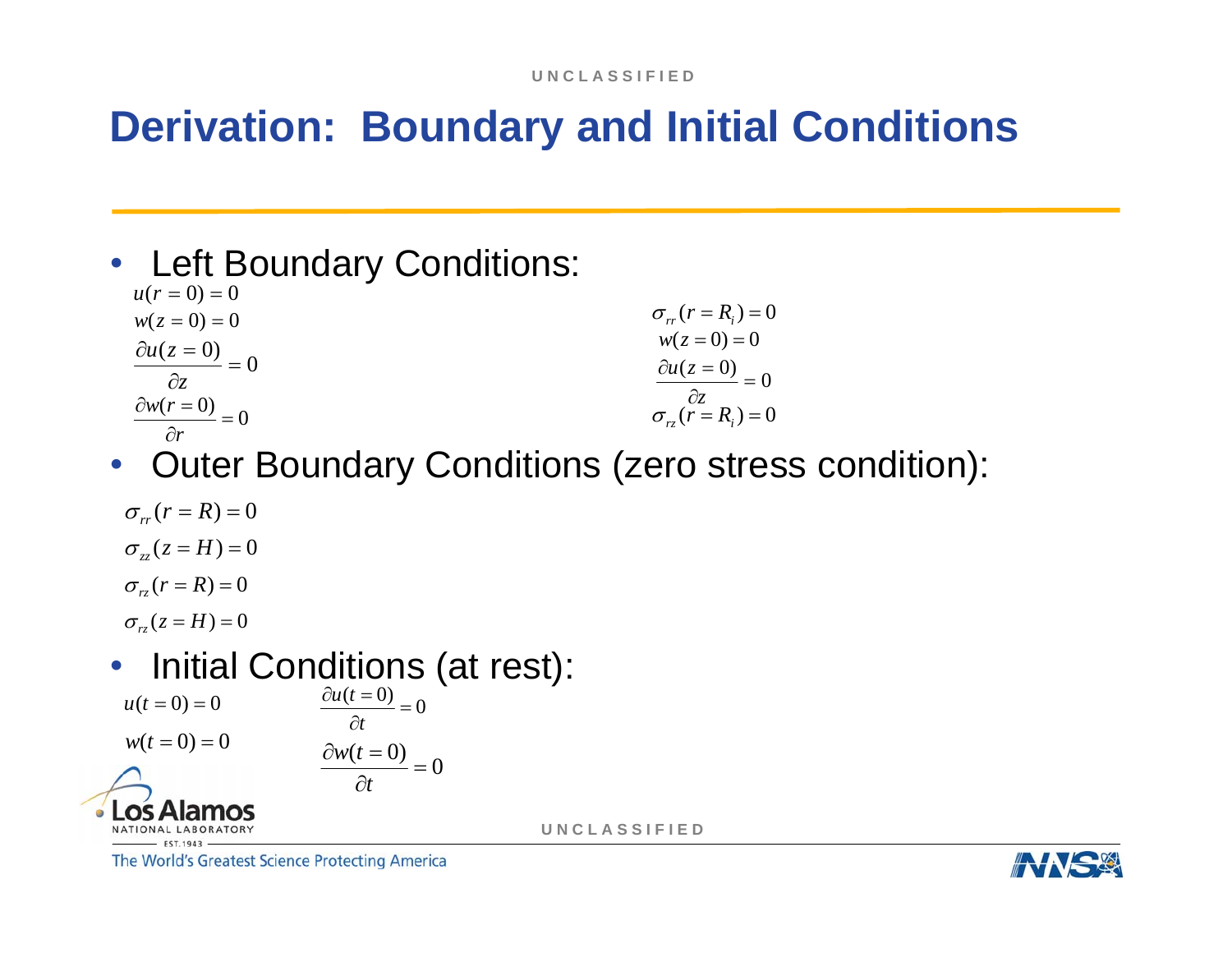#### **Results**

- • Small cylinder of Uranium
	- Diameter: 6"
	- Height: 6"
	- Constant Temperature Difference: 1 degree Celsius
- $\bullet$  Boundary Conditions
	- Outer: Zero outer stresses
	- Inner: Zero displacements at origin
- $\bullet$  Finite Difference Algorithm
	- Explicit Scheme
- •**Output** 
	- Displacements
	- Stresses, Strains



**U N C L A S S I F I E D**

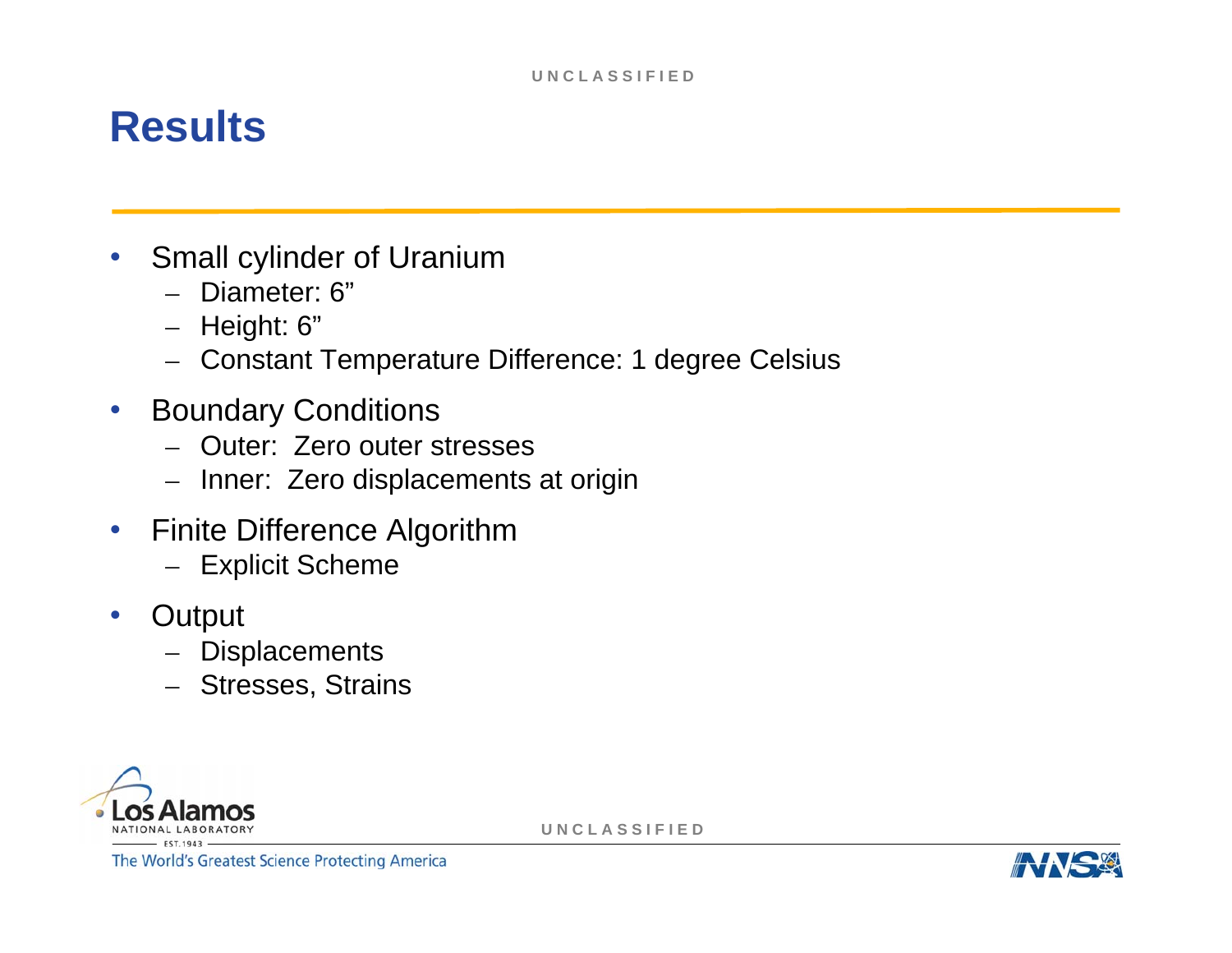#### **Displacement**



The World's Greatest Science Protecting America

 $\circ$